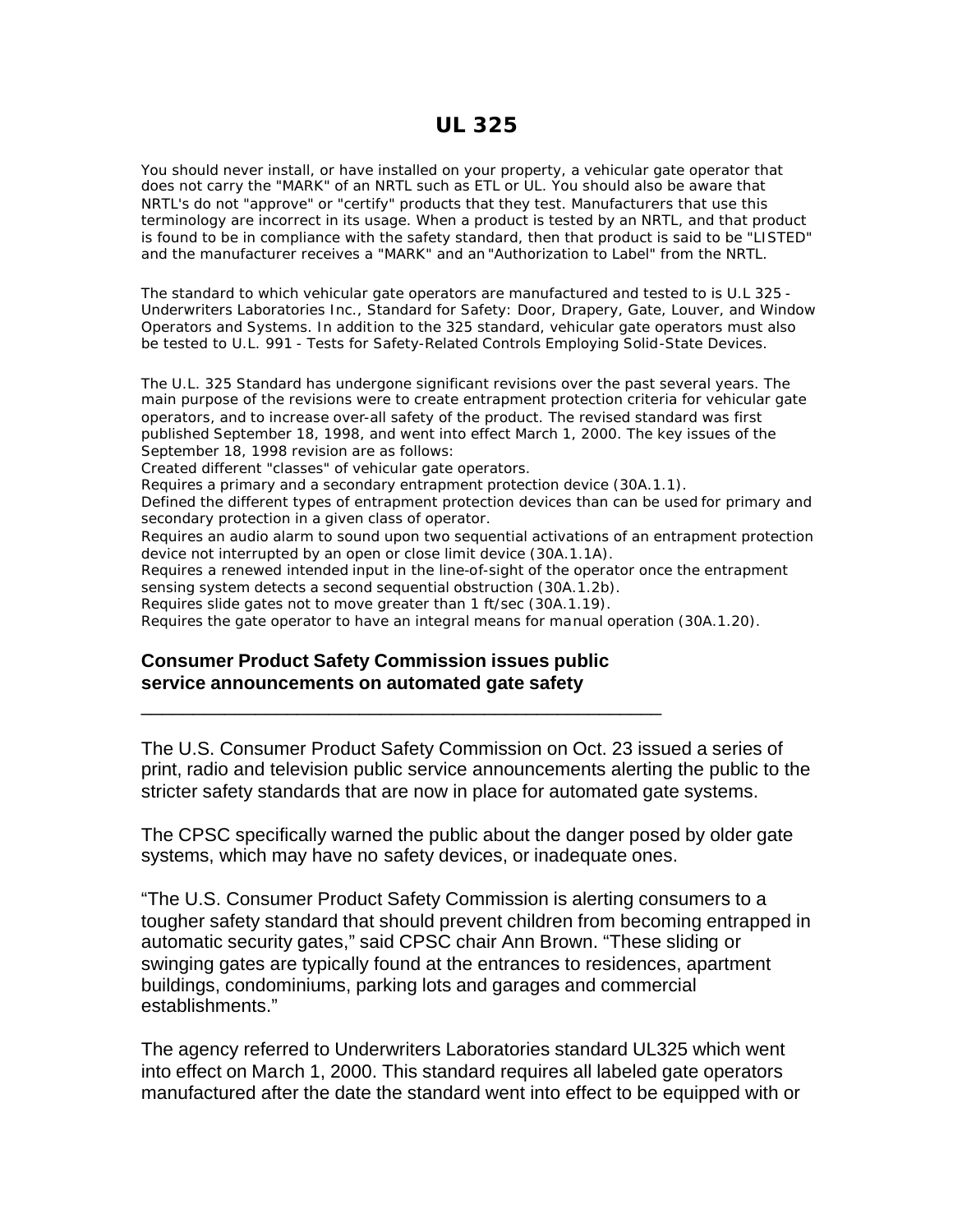have provision for at least one independent primary means and one independent secondary means to provide against entrapment. The standard addresses four gate operator classifications: residential, commercial or general public access, industrial or limited access, and restricted access.

"If your apartment or condominium complex has an older gate, contact a manager or your homeowners' association and request that it be replaced with a safer automatic gate system that meets the new standard," urged Brown. "It could save a life."

Although some were skeptical of the figures quoted by CPSC on the number of accidents and deaths caused by automated gate systems, access control manufacturers and dealers generally viewed the public service announcements positively, as an aid in spreading the word about the safety standard. Some dealers have made it a practice to contact the owners of automated gate systems in their market area to offer inspections of existing systems, and suggest safety upgrades.

A fence and gate industry task force is also working toward having additional safety measures adopted into the voluntary standards published by the American Society for Testing and Materials. These added measures would apply primarily to the gates themselves, and be aimed at preventing pinching and crushing injuries, as well as further steps to prevent entrapment.

The standard also addresses factors relating to gate construction and installation, especially safeguards to prevent "reach through" accidents with sliding gates. Other safety items are:

• Vehicular gate operators should only be used on vehicular gates, never on pedestrian gates;

- Controls should be as far away from the gate as possible to prevent the "reachthrough" accidents mentioned previously;
- All exposed entrapment points must be eliminated or guarded;
- Guarding must be supplied for exposed rollers;

• Gate controls must be installed where the user has a full view of the gate operation;

• Warning signs should be posted on each side of the gate.

Information on UL325 may be obtained from virtually any manufacturer of gate operators and/or controls, as well as from the Door and Access Systems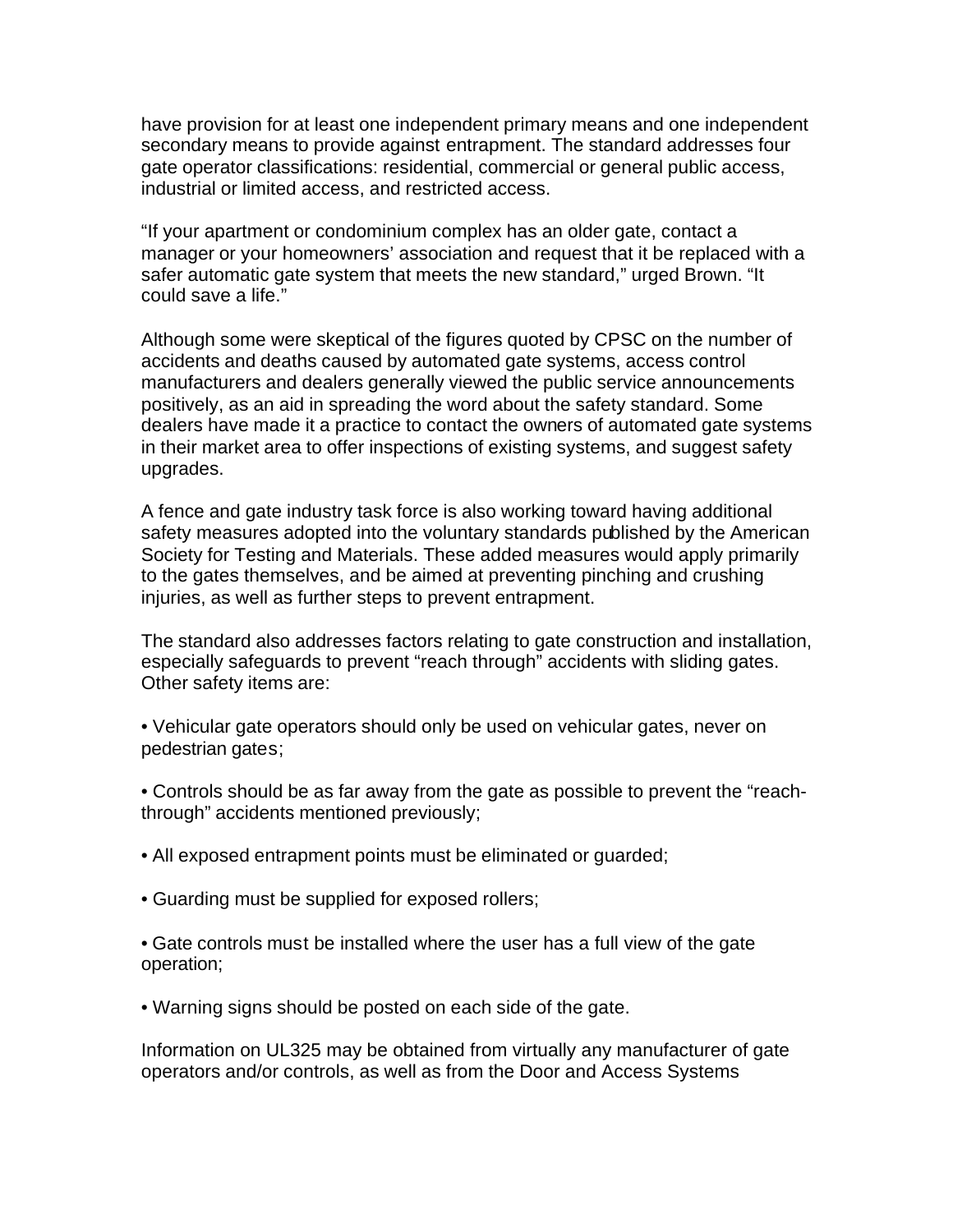Manufacturers Association (DASMA). Contact the organization at 216-241-7333, or fax 216-241-0105.

## **Frequently asked questions about automatic gate operating systems and UL 325**

\_\_\_\_\_\_\_\_\_\_\_\_\_\_\_\_\_\_\_\_\_\_\_\_\_\_\_\_\_\_\_\_\_\_\_\_\_\_\_\_\_\_\_\_\_\_\_\_\_\_

[In response to new safety requirements by Underwriters Laboratories which apply to automatic gate operating systems (as well as other types of automated systems), the Door & Access Systems Manufacturers Association (DASMA) has published these FAQs in an attempt to inform and educate access control dealers. This information was distributed as part of a special seminar on UL 325 held at FENCETECH2000.]

**Is compliance with UL 325 a national law?** No. However, it became a state law in Nevada effective March 1, 2000. DASMA is continuing to monitor other states for potential legislation in this area.

**Who is going to check the gate system to determine if it is in compliance with the new standard?** No one at the present time. however, keep in mind two things: a) the Consumer Product Safety Commission has submitted a proposed revision to the new International Building Code where, if passed, building code ofÞcials would be inspecting gate systems for compliance where the IBC is adopted and enforced, and b) there is the potential for liability if a gate system is not installed in compliance with UL 325.

**Am I required to upgrade existing installed operators to the new UL 325 standard?** No. There is no retroactivity with respect to UL 325.

**Can older operators that do not meet the standard be repaired?** Yes. You may wish to contact your attorney or your trade association legal counsel regarding liability issues in repairing older operators that have no entrapment sensing provisions.

**Can I upgrade, to the new standard, operators already installed?** There are no requirements to upgrade existing operators. However, upgrading is dependent on the product itself; the operator manufacturer must be consulted on this matter.

**What happens with the product that I have in stock that was purchased prior to March 1, 2000? Can I still install it?** Yes. There is no recall provision in the UL standard. Products that have already been tested and listed can be installed.

**What is the signiÞcance of the operator usage classiÞcations?** The classiÞcations are intended to signify speciÞc end use applications as deÞned in UL 325.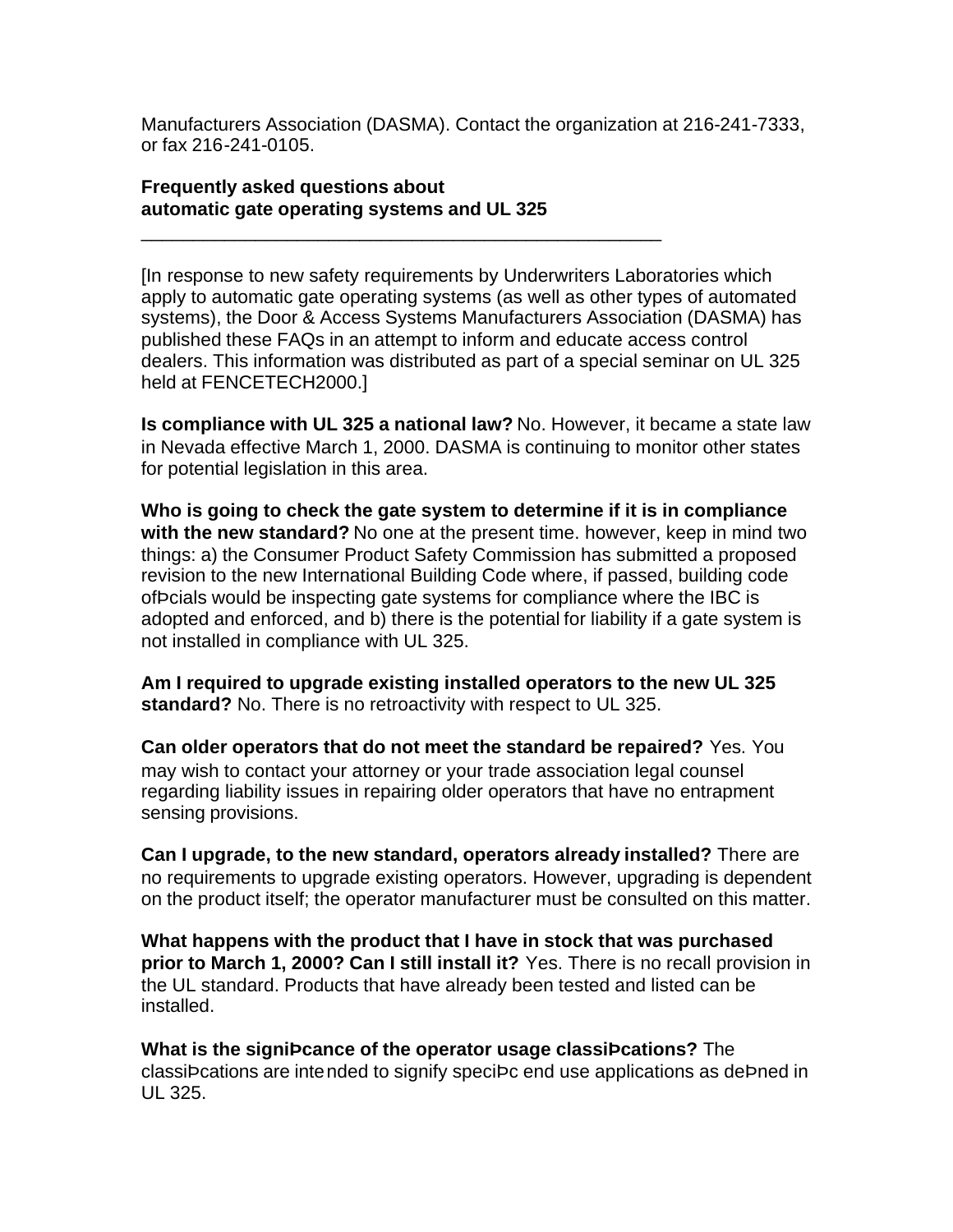**Can operators be classiÞed under more than one of the classiÞcations?** Yes. UL 325 requires that "A vehicular gate operator shall be permanently marked to specify all intended Classes of applications." (underline added.)

**What is the difference between a primary and secondary entrapment protection device?** The secondary entrapment protection device is intended as a backup feature should the primary device fail or not work properly.

**Do photoelectric cells or electric edges have to be installed on all gates?** Not necessarily; these two options are among several acceptable options. Contact the operator manufacturer for acceptable protection devices to be installed on a particular gate.

**Do I have to install both photoelectric cells and reversing edges as secondary devices to be in compliance with the standard?** No; you do not have to put both on the gate. Either a non-contact sensor, a contact sensor or a combination thereof can be used as secondary devices.

**Will an operator function if a photoelectric cell or reversing edge is not connected?** This is dependent on Qhe operator design. The operator manufacturer must be consulted on this matter.

**How far away from the gate should an access device (push button, card reader, etc.) be installed?** The Þrst sentence of Section 51.8.4 f) reads, "Controls must be far enough from the gate so that the user is prevented from coming in contact with the gate while operating the controls."

**If a reset switch is to be installed, where does it have to be installed?** UL 325 requires that "Controls intended to be used to reset an operator after two sequential activations of the entrapment protection device or devices must be located in the line-of-sight of the gate."

**Do I have to install a separate pedestrian gate?** UL 325 states that if the operator is for a vehicular gate, pedestrians must use a separate entrance.

**Do the new UL 325 requirements apply to both new and existing gates?** UL 325 requirements will apply to all new construction of gates and existing gates that could be motorized. Older non-motorized gates may need to be altered to meet the new requirements.

**Do I have to install guarding or screening on a gate?** Yes. However, this applies only to horizontal sliding gates. The important fact to remember is that if a horizontal gate system is not guarded or screened in accordance with the manufacturer's instructions, it cannot be claimed to be in compliance with UL 325.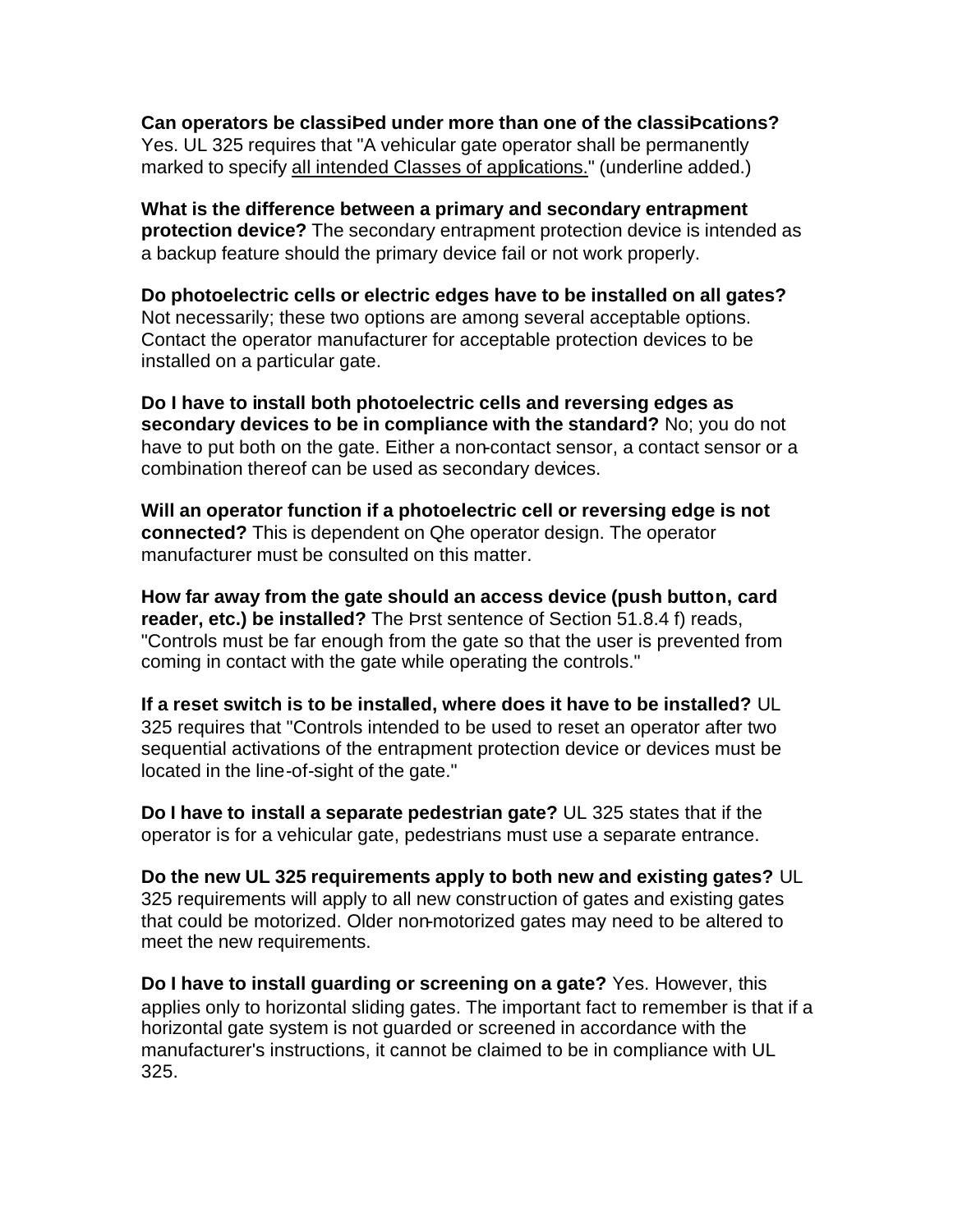**Does the 2-1/4 inch sphere test start at the bottom of the gate or is it measured from the ground up to 4 feet?** UL 325 requires that "All openings of a horizontal slide gate are guarded or screened from the bottom of the gate . . ." (underline added.)

**If a slide gate is on wheels and there is a 4 inch gap between the ground and the bottom of the gate, is this OK?** The standard does not include provisions governing the gap between the bottom of the gate and the ground. however, the American Fence Association (AFA), DASMA and the National Ornamental & Miscellaneous Metals Association (NOMMA) are working on a joint gate construction and installation standard that will address this matter.

**Do swing gates need to be guarded or screened so that a 2-1/4 inch sphere will not pass through it?** No.

**Is there a difference between a UL listed product, an ETL listed product, or a product listed by anyone else?** Any listing by a nationally recognized testing laboratory (NRTL) that tests to the UL 325 standard is acceptable. The test laboratories are expected to use the same standard.

**Where can I obtain more information on UL 325?** You may contact UL directly at 847-272-8800, DASMA at 216-241-7333, or you may purchase UL 325 from Global Engineering Documents at 800-854-7179.

You can also contact DASMA by writing to: Door & Access Systems Manufacturers Association, 1300 Sumner Ave., Cleveland, Ohio 44115. The email address is dasma@dasma.com.

## **Details of new standards for automatic gate operators presented to dealers at FENCETECH seminar**

\_\_\_\_\_\_\_\_\_\_\_\_\_\_\_\_\_\_\_\_\_\_\_\_\_\_\_\_\_\_\_\_\_\_\_\_\_\_\_\_\_\_\_\_\_\_\_\_\_\_

TAMPA, Fla. -- New Underwriters Laboratories (UL) standards for automatic gate operators which went into effect on March 1 were a prime topic of conversation at FENCETECH2000, as dealers scramble to Þgure out exactly how the standards will affect them. A panel comprised of Buck Buchanan, B&B Controls, Brian DeNault, Hy-Security Gate Operators and Joe Hetzel of the Door and Access Systems Manufacturers Association (DASMA) convened during the trade show to offer their insight.

Hetzel noted that DASMA itself does not endorse UL 325, but feels a responsibility to educate the industry on its ramiÞcations. "There is no policing of dealers to comply with these requirements, but it makes good sense from a liability aspect to do so," he said.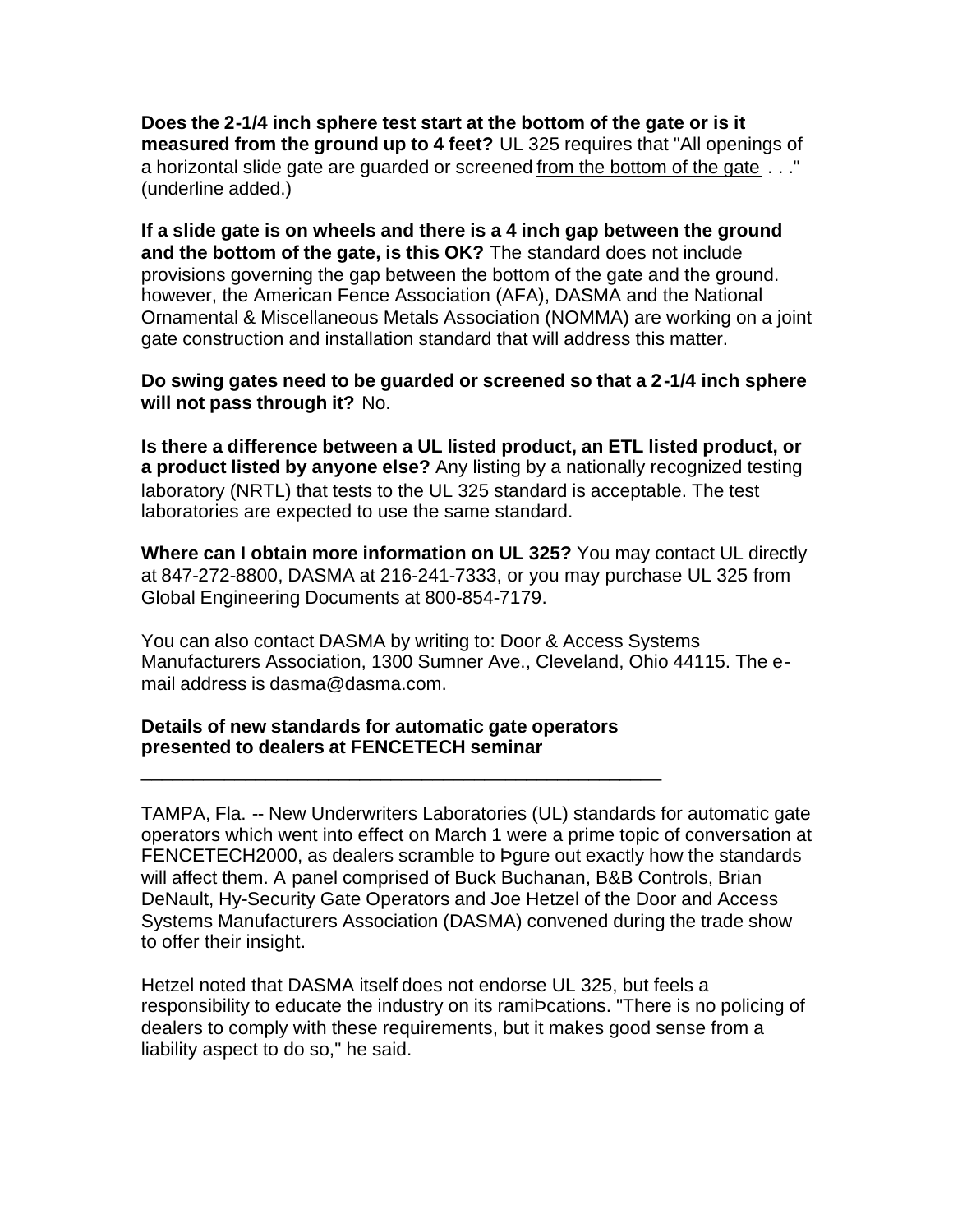The UL 325 standard is voluntary, Hetzel noted, although its provisions could carry the weight of law if they are mandated by a state, local or federal government. (Such action was recently taken by the state of Nevada.)

The standards which took effect on March 1 required substantial redesigning and retesting by gate operator manufacturers, he noted.

The primary intent of the new standards is to prevent entrapment of persons in automated gate systems, as well as preventing injuries from pinch points.

It was noted that UL 325 does not affect gate systems installed before the standards took effect; in other words, it is not retroactive.

Addressing the dealers, Buchanan noted: "Don't think this (UL 325) is just a problem for the manufacturers. If you think it is not an issue for the dealers, I hope I get your attention before some lawyer does."

Buchanan noted that for liability purposes, installers should do nothing that would imply that pedestrians are allowed through vehicular gates.

"UL 325 is not concerned about the gate contacting vehicles, only the entrapment of people," he said. Contact prevention devices are certainly still part of the overall gate system, he said, but they are not the only safety device called for.

A good point was made by DeNault, who noted that the issue of safety could give a dealer a good excuse to call on the owners of older systems and inform them that their systems should be safety upgraded to meet the new standards.

The panel distributed a set of documents which set out the terms of UL 325, and explained how they affect dealers. Among the points made were:

1. The gate operator manufacturer will state the class of each operator in multiple places.

2. Sales personnel must match the site application with the correct class of operator.

3. Primary and secondary safety devices must be provided and matched to the operator.

4. Waivers of safety or by-passing of safety devices is not an option.

5. Responsibility for U.L. safety standards does pass to the dealer-installer.

6. Warning signs must be permanently afÞxed to the gate panel. (It is suggested that the installing dealer take a dated photo of the gate system with the signs in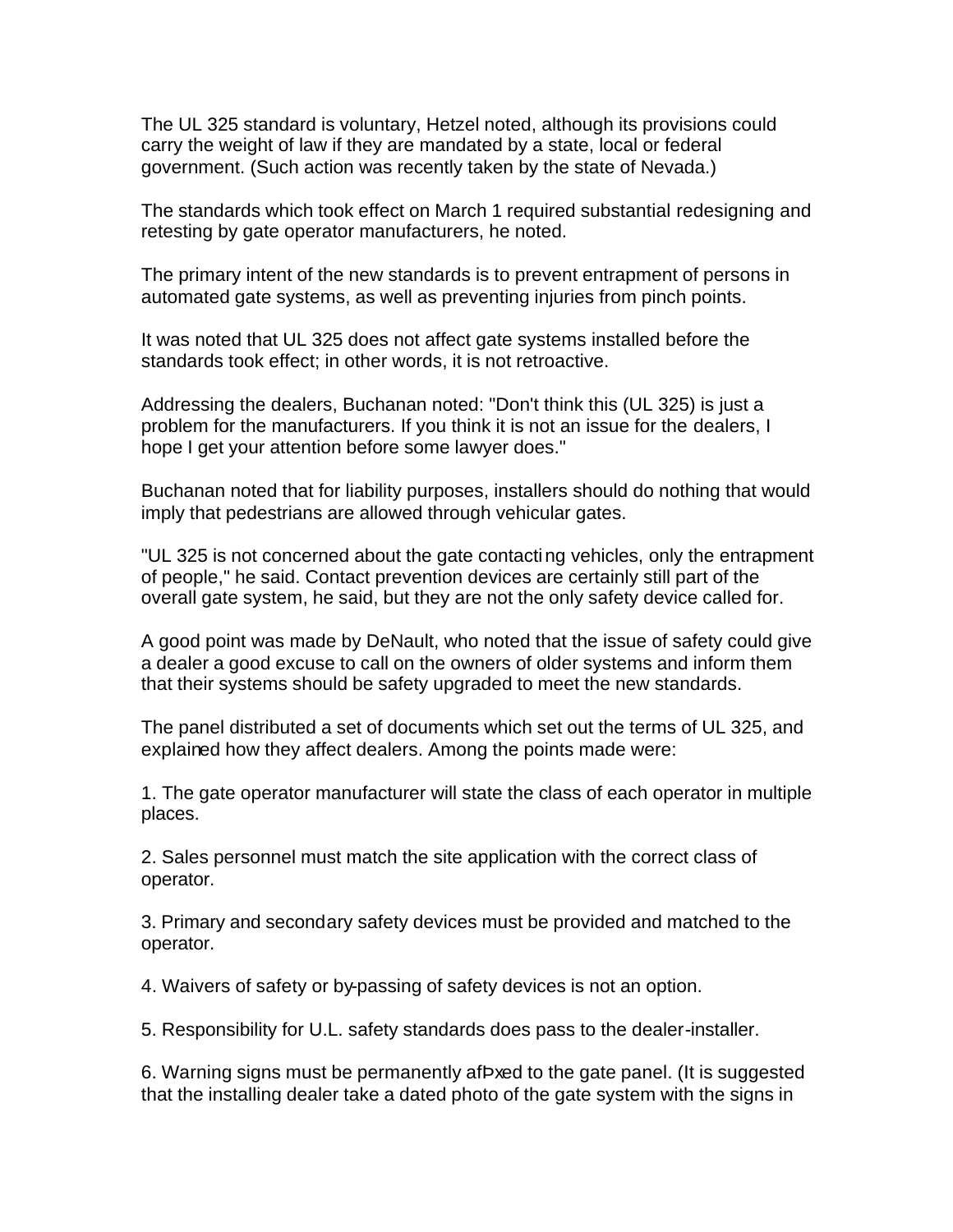place to prove that he furnished them. As a sidenote, one dealer said that a prominent client of his had strongly objected to his taking a photo of the estate gate that had just been installed. He suggested asking permission before clicking away.)

7. It is suggested that the dealer develop an installation checklist and customer sign-off form.

8. Service/preventive maintenance contracts will be in demand by the customers, and are good for the dealers when they ensure safe and proper operation of the system.

9. U.L. is still considering establishing a training or certiÞcation program for installers, possibly with the involvement of AFA and other organizations.

10. UL 325 currently does not address what happens to older gate operators in the future.

Here are some installation instructions mandated under UL 325:

Install the operator only when:

• The operator is appropriate for the construction of the gate and the usage class of the gate;

• All openings of a horizontal slide gate are guarded or screened from the bottom of the gate to a minimum of 4 feet (1.2 m) above the ground to prevent a 2-1/4 inch (57.15 mm) diameter sphere from passing through the openings anywhere in the gate, and in that portion of the adjacent fence that the gate covers in the open position;

• All exposed pinch points are eliminated or guarded, and

• Guarding is supplied for exposed rollers.

The operator is intended for installation only on gates used for vehicles. Pedestrians must be supplied with a separate access opening.

The gate must be installed in a location so that enough clearance is supplied between the gate and adjacent structures when opening and closing to reduce the risk of entrapment.

Swing gates shall not open into public access areas.

The gate must be properly installed and work freely in both directions prior to the installation of the gate operator.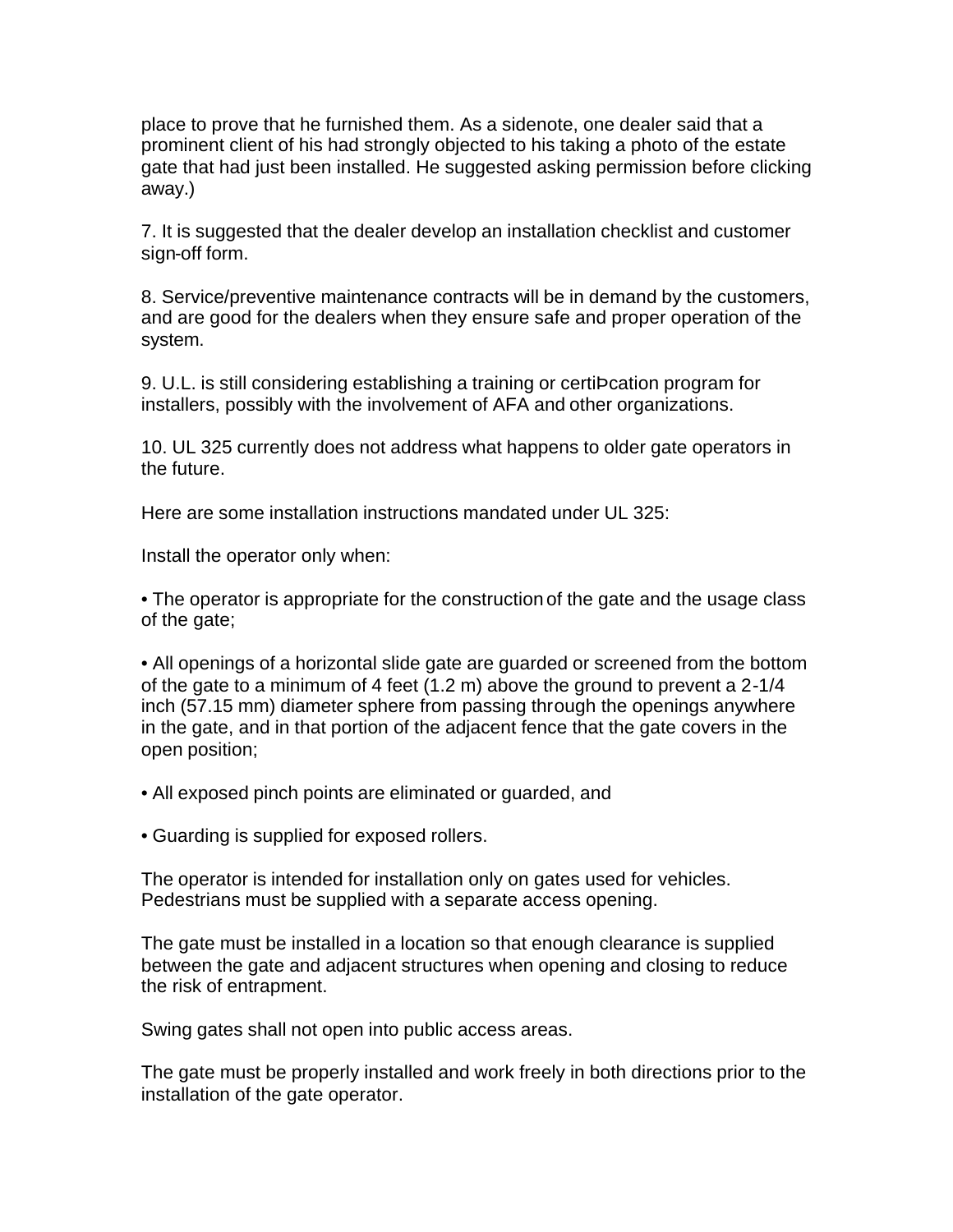Do not over-tighten the operator clutch or pressure relief valve to compensate for a damaged gate.

For operators utilizing Type D protection (manual activation of the device with the unit stopping when the button is released):

• The gate operator controls must be placed so that the user has a full view of the gate area when the gate is moving;

• The required placard shall be placed adjacent to the controls;

• An automatic closing device (such as a timer, loop sensor, or similar device) shall not be employed; and

• No other activation device shall be connected.

Controls must be far enough from the gate so that the gate system user is prevented from coming in contact with the gate while he or she is operating the controls.

Controls intended to be used to reset an operator after two sequential activations of the entrapment protection device or devices must be located in the line-ofsight of the gate.

Outdoor or easily accessible controls shall have a security feature to prevent unauthorized use.

All warning signs and placards must be installed where visible in the area of the gate.

For gate operators utilizing a non-contact sensor:

• Review instructions on the placement of non-contact sensors for each type of application;

• Care shall be exercised to reduce the risk of nuisance tripping, such as when a vehicle trips the sensor while the gate is still moving; and

• One or more non-contact sensors shall be located where the risk of entrapment or obstruction exists, such as the perimeter reachable by a moving gate or barrier.

Here are some special points made by the panel which were extracted from UL 325: